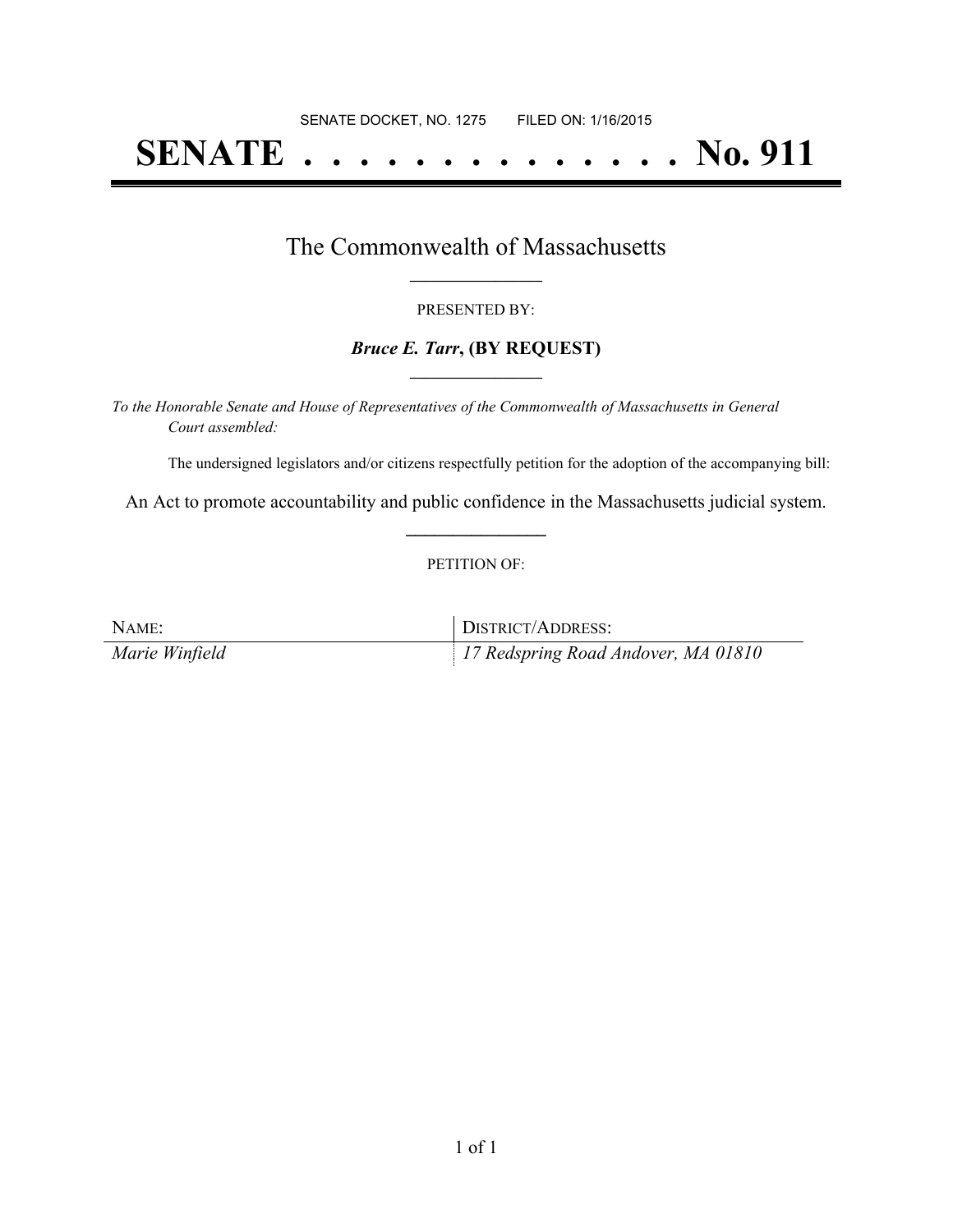# SENATE DOCKET, NO. 1275 FILED ON: 1/16/2015 **SENATE . . . . . . . . . . . . . . No. 911**

By Mr. Tarr (by request), a petition (accompanied by bill, Senate, No. 911) of Marie Winfield for legislation to promote accountability and public confidence in the Massachusetts judicial system. The Judiciary.

## The Commonwealth of Massachusetts

**In the One Hundred and Eighty-Ninth General Court (2015-2016) \_\_\_\_\_\_\_\_\_\_\_\_\_\_\_**

**\_\_\_\_\_\_\_\_\_\_\_\_\_\_\_**

An Act to promote accountability and public confidence in the Massachusetts judicial system.

Be it enacted by the Senate and House of Representatives in General Court assembled, and by the authority *of the same, as follows:*

| $\mathbf{1}$   | SECTION 1. This Act may be cited as the "Judicial Ombudsman Act."                          |
|----------------|--------------------------------------------------------------------------------------------|
| $\overline{2}$ | SECTION 2. The Massachusetts General Laws, as appearing in the 2014 Official Edition,      |
| 3              | are hereby amended by inserting after chapter 211F the following new chapter:              |
| $\overline{4}$ | "Chapter 211G. Judicial Ombudsman.                                                         |
| 5              | Section 1. There shall be a Judicial Ombudsman. The Ombudsman shall be appointed by        |
| 6              | the governor. The Ombudsman shall not be a member of the bar; however, the Ombudsman shall |
| 7              | be assisted by a member of the bar who shall serve as legal counsel to the Ombudsman. The  |
| 8              | Ombudsman shall serve a term not to exceed three years, and shall be ineligible for re-    |
| 9              | appointment. The Ombudsman may appoint employees or appointees necessary to perform the    |
| 10             | duties of the office. For the purposes of this Act, unless otherwise noted, the word       |
| 11             | "Ombudsman" shall be interpreted to include any staff member of the Ombudsman's office.    |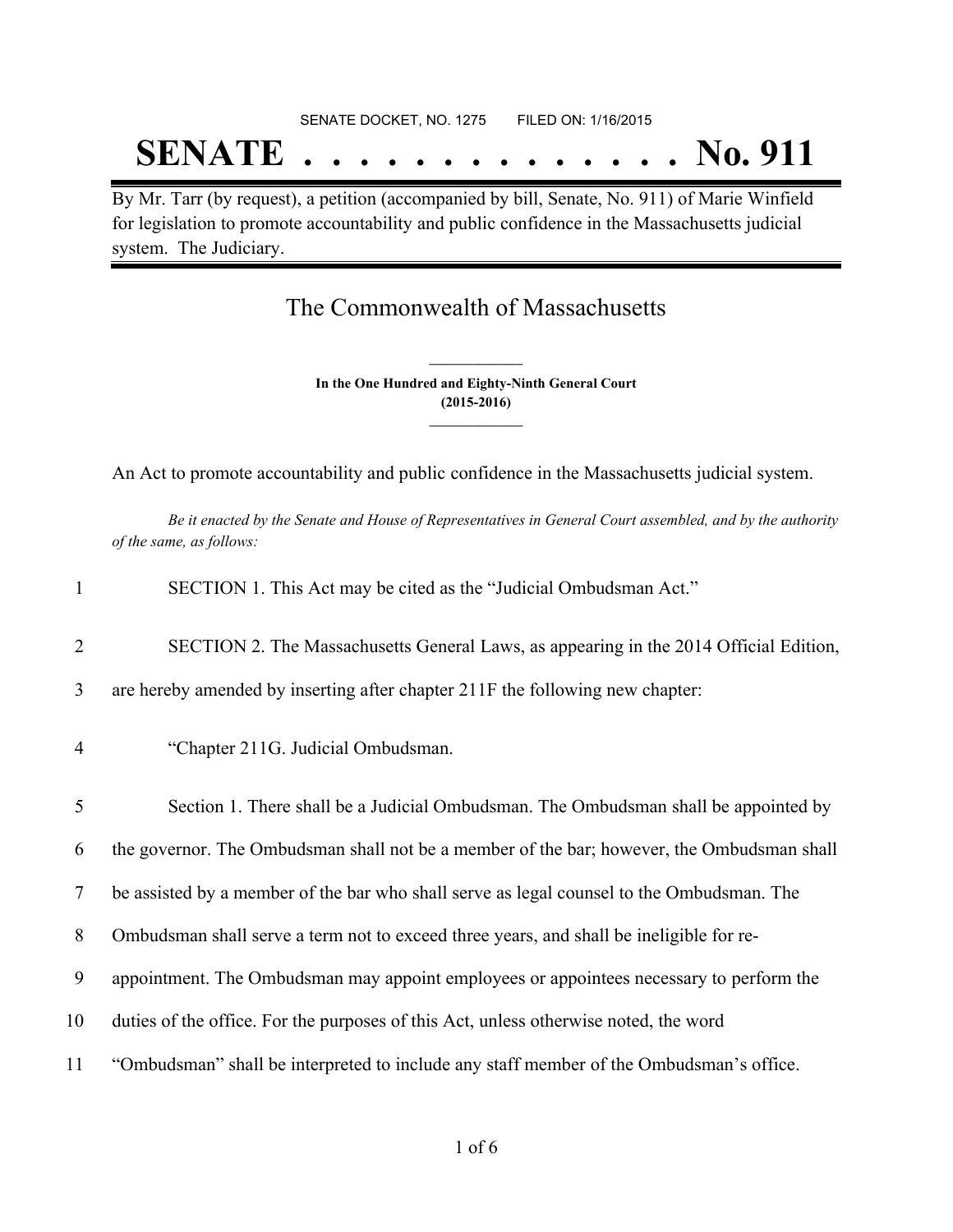| 12 | Section 2. As part of the Ombudsman's oath of office, the Ombudsman shall swear to                  |
|----|-----------------------------------------------------------------------------------------------------|
| 13 | faithfully and impartially exercise the powers and perform the duties of the office, and to not     |
| 14 | divulge any information received as a consequence of the duties of the office. The Ombudsman        |
| 15 | shall maintain confidentiality in respect of all matters arising from the performance of his duties |
| 16 | under this Act. An investigation under this Act shall be conducted in private unless the            |
| 17 | Ombudsman considers that there are special circumstances in which public knowledge is               |
| 18 | essential in order to further the investigation. In such instances, the ombudsman shall be          |
| 19 | empowered to hold public hearings at the conclusion of which findings may be made public. The       |
| 20 | Ombudsman or a person holding an office or appointment under the Ombudsman shall not give           |
| 21 | or be compelled to give evidence in a court or in proceedings of a judicial nature in respect of    |
| 22 | anything coming to his or her knowledge in the exercise of duties under this Act, except            |
| 23 | where the Ombudsman is accused of divulging confidential information in<br>a)                       |
| 24 | violation of Section 2, and must divulge information necessary to refute such accusation,           |
| 25 | wherein the Ombudsman may only reveal such information as is absolutely necessary to refute         |
| 26 | such accusation; or                                                                                 |
| 27 | with respect to a trial of a person for perjury.<br>b)                                              |
| 28 | Section 3. The Ombudsman, on a complaint or on the Ombudsman's own initiative, may                  |
| 29 | investigate                                                                                         |
| 30 | a decision, an order or recommendation made,<br>a)                                                  |
| 31 | an act done or committed (which shall include the use of excessive force or abuse<br>$\mathbf{b}$   |
| 32 | of power), or                                                                                       |
|    |                                                                                                     |

of 6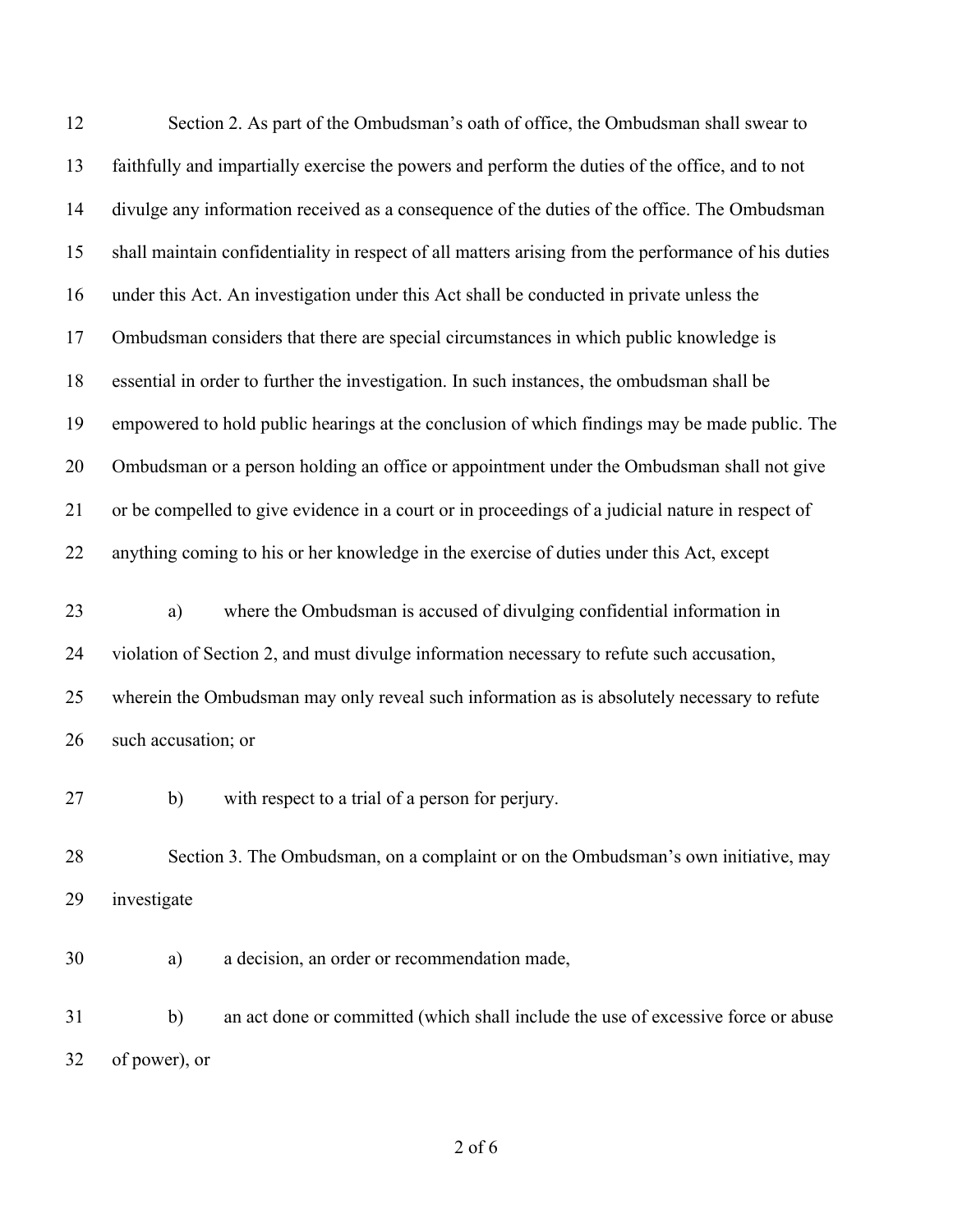c) a procedure used (which shall include procedures that do not appropriately account for mental status, or health issues, or inappropriately apply mental health statutes) by an authority, official or law enforcement personnel that aggrieves or may aggrieve a person. For the purposes of this Act, "authority" shall mean any state or local employee, official or law enforcement personnel whose job is concerned with the facilitation of the judicial system. Such employees may include, but are not limited to, clerks, bailiffs, parole officers, probation officers, and police officers, but shall not include judges. To the extent that an investigation by the Ombudsman discovers evidence of improper conduct by a judge, the Ombudsman shall immediately refer such evidence to the Commission on Judicial Conduct. The Ombudsman's duty of confidentiality shall not be interpreted to limit or constrain such referral.

 Section 4. Any person defined as an authority under Section Three of this Act shall have a duty of compliance with the Ombudsman. Any authority shall comply with any request for an interview or document production except where the request for information or interview is manifestly unreasonable.

 Section 5. In the event that an investigation by the Ombudsman uncovers evidence of improper or illegal conduct on the part of any authority, the Ombudsman shall refer the evidence to the appropriate governing authority. Improper conduct by a probation officer shall be referred to the Commissioner of Probation. Improper conduct by a clerk shall be referred to the appropriate Clerk of Courts. In the event that the ombudsman discovers criminal action by a correctional officer, police officer, or attorney, the ombudsman shall refer the findings and evidence of such criminal action to the appropriate prosecutor.

of 6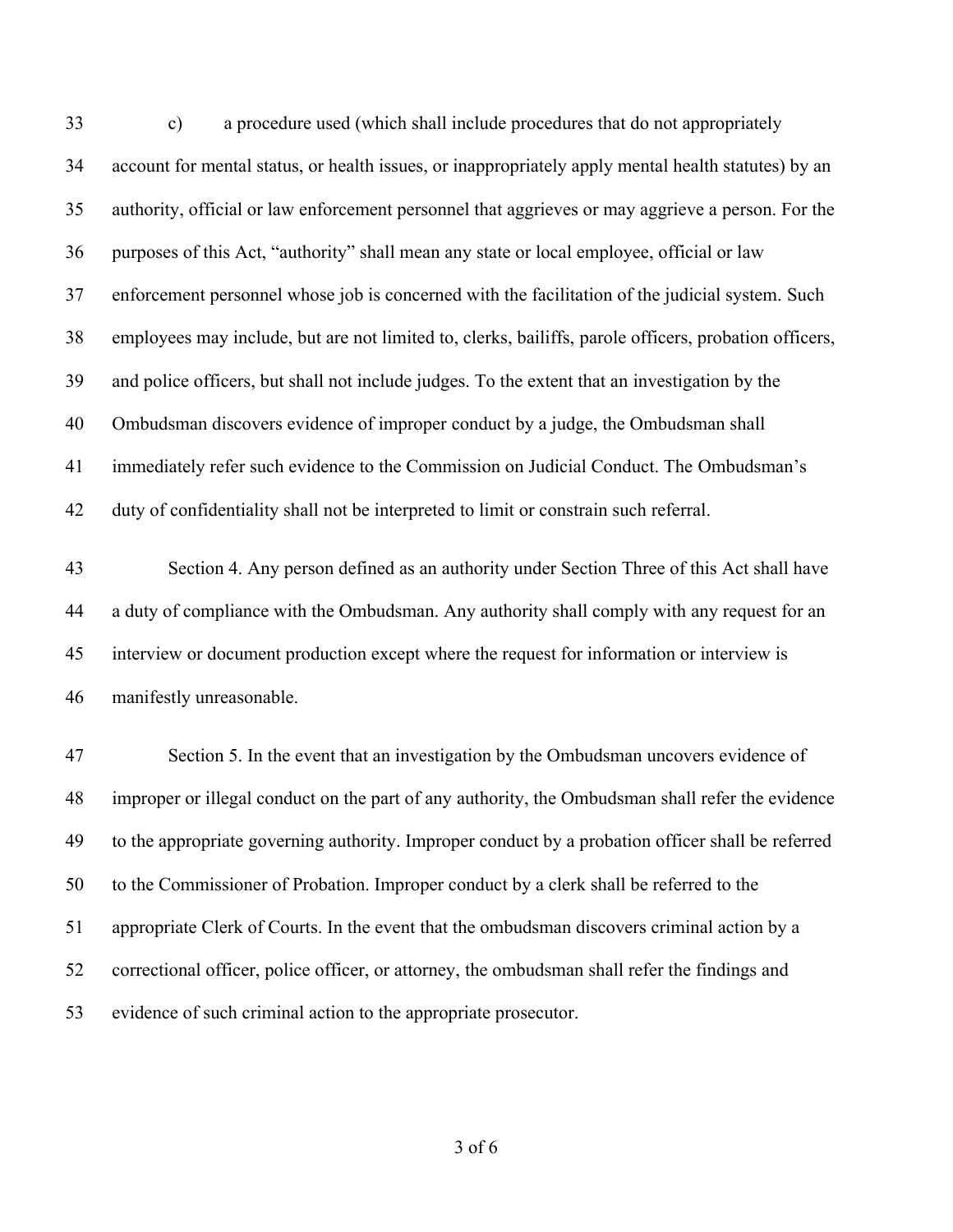Section 6. The Ombudsman shall not be empowered to investigate a decision, act, or omission in respect of which there is under an enactment a right of appeal or objection or a right to apply for a review on the merits of the case to a court, until after that right of appeal, objection or application has been exercised or until after the time limit for the exercise of that right has expired. The Ombudsman may investigate conduct occurring before the commencement of this Act.

 Section 7. A complaint under this Act may be made by a person or group of persons. A complaint must be in writing. If a communication written by or on behalf of a person confined in a correctional institution or to a hospital or facility operated by or under the direction of an authority, or by a person in the custody of another person for any reason, is addressed to the Ombudsman the person in charge of the institution, hospital or facility in which the writer is confined or the person having custody of the writer must immediately, mail or forward the communication, unopened, to the Ombudsman. A communication from the Ombudsman to a person confined or in custody as described in this section shall be forwarded to that person in a similar manner.

 Section 8. The Ombudsman may refuse to investigate or cease investigating a complaint if, in the opinion of the Ombudsman, any of the following apply:

 (a) the complainant or person aggrieved knew or ought to have known of the decision, recommendation, act or omission to which the complaint refers more than one year before the complaint was received by the Ombudsman;

 (b) the subject matter of the complaint primarily affects a person other than the complainant and the complainant does not have sufficient personal interest in it;

of 6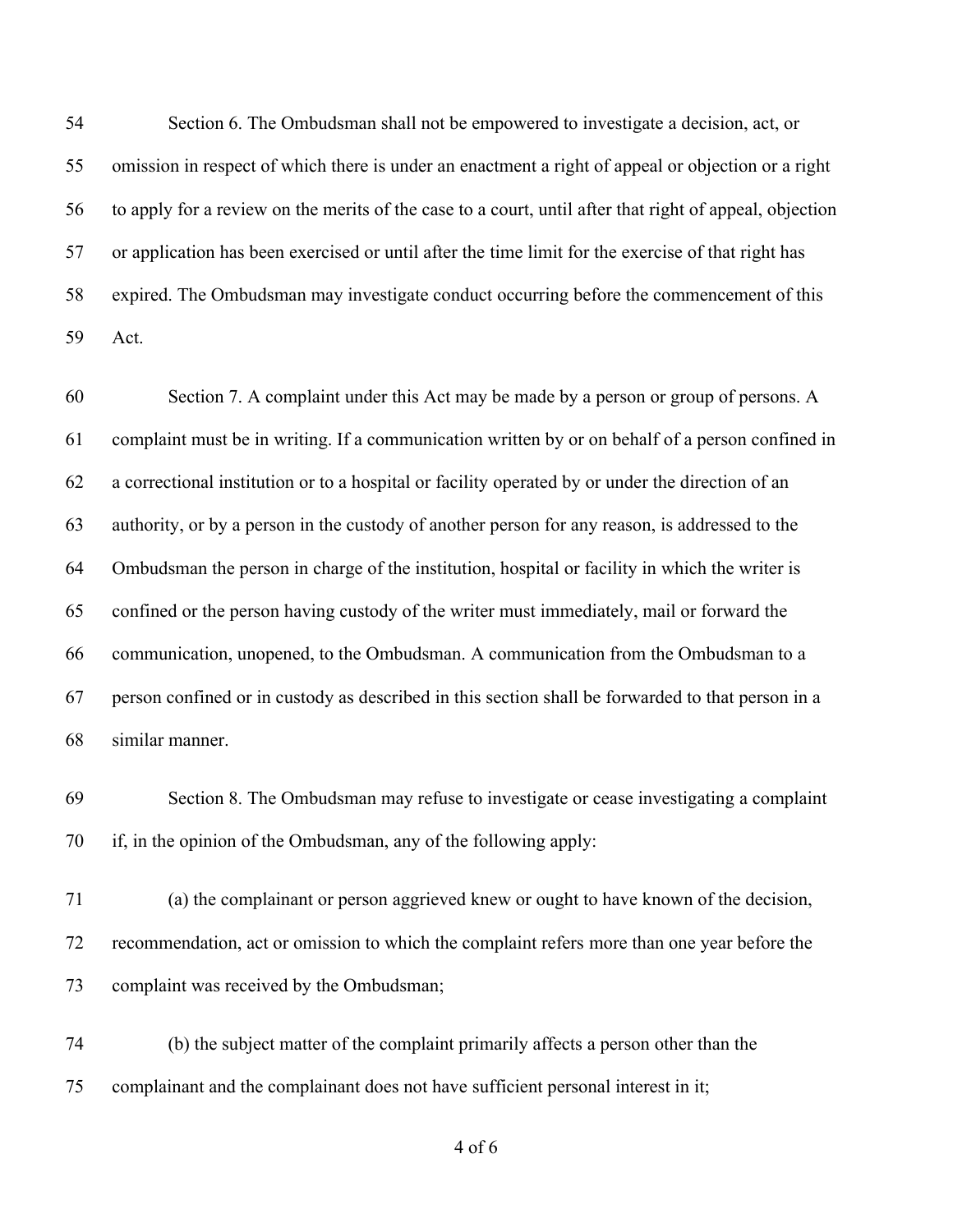| 76 | (c) the law or existing administrative procedure provides a remedy adequate in the              |
|----|-------------------------------------------------------------------------------------------------|
| 77 | circumstances for the person aggrieved, and, if the person aggrieved has not availed himself or |
| 78 | herself of the remedy, there is no reasonable justification for the failure to do so;           |
| 79 | (d) the complaint is frivolous, vexatious, not made in good faith or concerns a trivial         |
| 80 | matter;                                                                                         |
| 81 | (e) having regard to all the circumstances, further investigation is not necessary in order     |
| 82 | to consider the complaint;                                                                      |
| 83 | (f) in the circumstances, investigation would not benefit the complainant or person             |
| 84 | aggrieved;                                                                                      |
| 85 | (g) the complainant has abandoned the complaint                                                 |
| 86 | (i) by failing to advise the Ombudsman of a current address or telephone number at              |
| 87 | which the Ombudsman can contact him or her, or                                                  |
| 88 | (ii) by failing to respond after a reasonable number of attempts by the Ombudsman to            |
| 89 | contact him or her in writing or verbally;                                                      |
| 90 | (h) the complaint is withdrawn by the complainant by written notice to the Ombudsman.           |
| 91 | Section 9. Proceedings of the Ombudsman shall not be challenged, reviewed or called             |
| 92 | into question by a court, and shall be reviewable only by the legislature.                      |
| 93 | Section 10. Proceedings do not lie against the Ombudsman or against a person acting             |
| 94 | under the authority of the Ombudsman for anything done in good faith, reported or said in the   |
| 95 | course of the exercise or purported exercise of duties under this Act.                          |